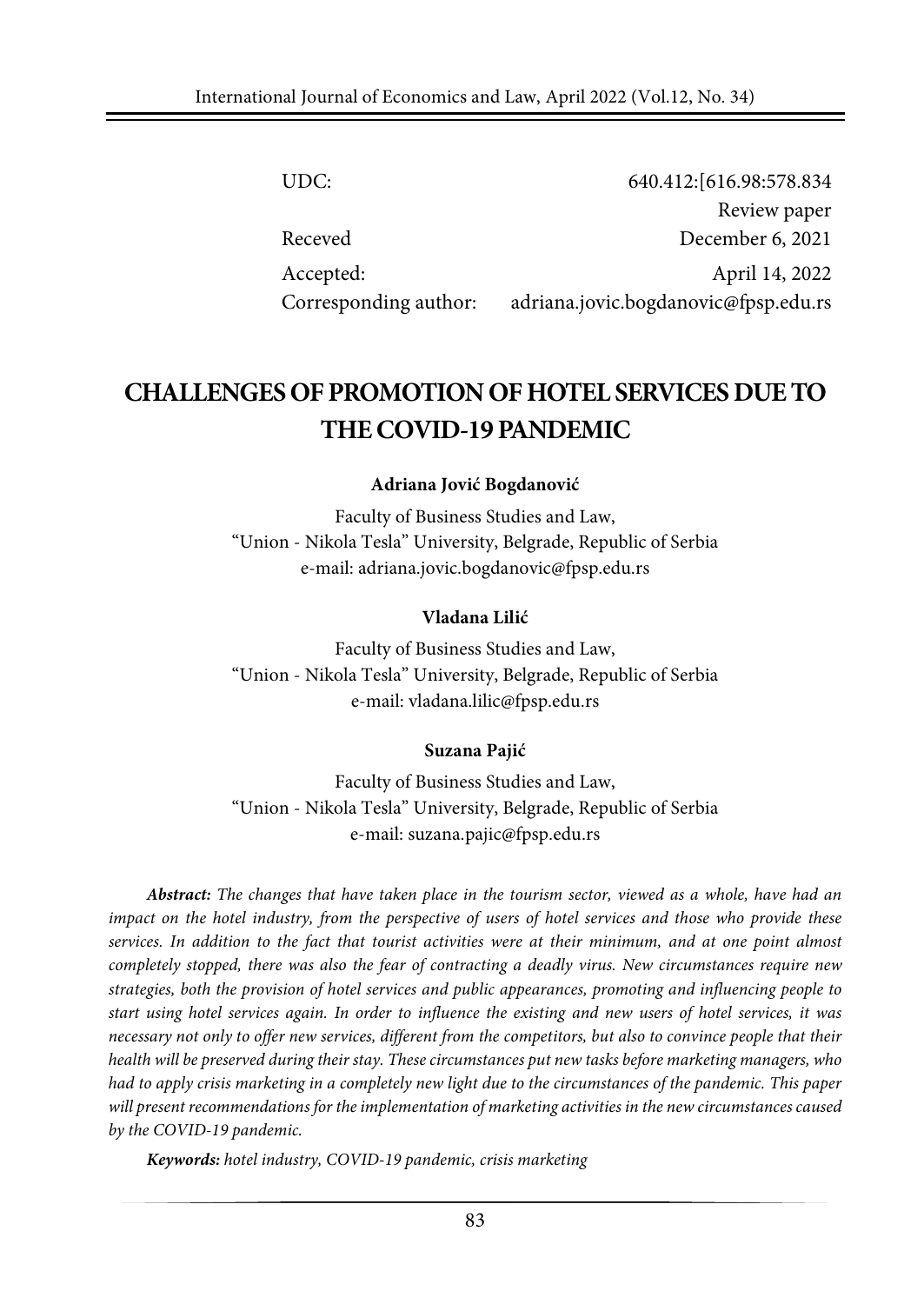#### **INTRODUCTION**

Tourism is important because it contributes a lot to world GDP, while also employing a huge number of people. The stalemate in this sector had consequences for other sectors, closely related to it, such as the hotel industry, food and beverage production, the increasingly modern industry that organizes weddings and the like. Tourism, and with it the hotel sector, is the sector most affected by crises, regardless of their cause. Tourism-related services are typically labour-intensive, with numerous links to other major segments of the economy, such as transport, cultural and creative services, or financial and insurance services (WTO, 2021). The report, jointly [presented](https://unctad.org/news/global-economy-could-lose-over-4-trillion-due-covid-19-impact-tourism) with the UN World Tourism [Organization](https://unctad.org/news/global-economy-could-lose-over-4-trillion-due-covid-19-impact-tourism) (UNWTO), says international tourism and its closely linked sectors suffered an estimated loss of \$2.4 trillion in 2020 due to direct and indirect impacts of a steep drop in international tourist arrivals. Among all the hospitality industries, hotels are the first to be affected since the restrictions for domestically/overseas travelling directly affect their core business (Chen, Jang & Kim, 2007).

Providing hotel services in a modern environment is much more than offering accommodation. First of all, there is the personalization of services, which is the case with services and products of other sectors. Today's hotel guests expect to be recognized as individuals, and expect such a service. Accordingly, it is desirable to pay attention to the needs and expectations of hotel service users who form the base of loyal hotel visitors. Automation and the application of new technologies are becoming more common in this sector. Finally, the presence of contactless services is especially important for the period of crisis that will be discussed in the paper. All this is important in the period of crisis caused by a virus whose spread is easy, and the mortality from it is high. Therefore, as a necessary condition for the continuation of business, hotels have faced the need to adjust the way they provide their services, but also the need to apply marketing in case of crisis situations.

The hotel sector is significantly endangered due to travel restrictions, but also due to the fear of individuals from becoming infected, and avoiding staying in hotels with a larger number of people. Therefore, the task of the hoteliers was to adjust the way of providing services, but also the way of promoting them, about which more will be said in the continuation of the work.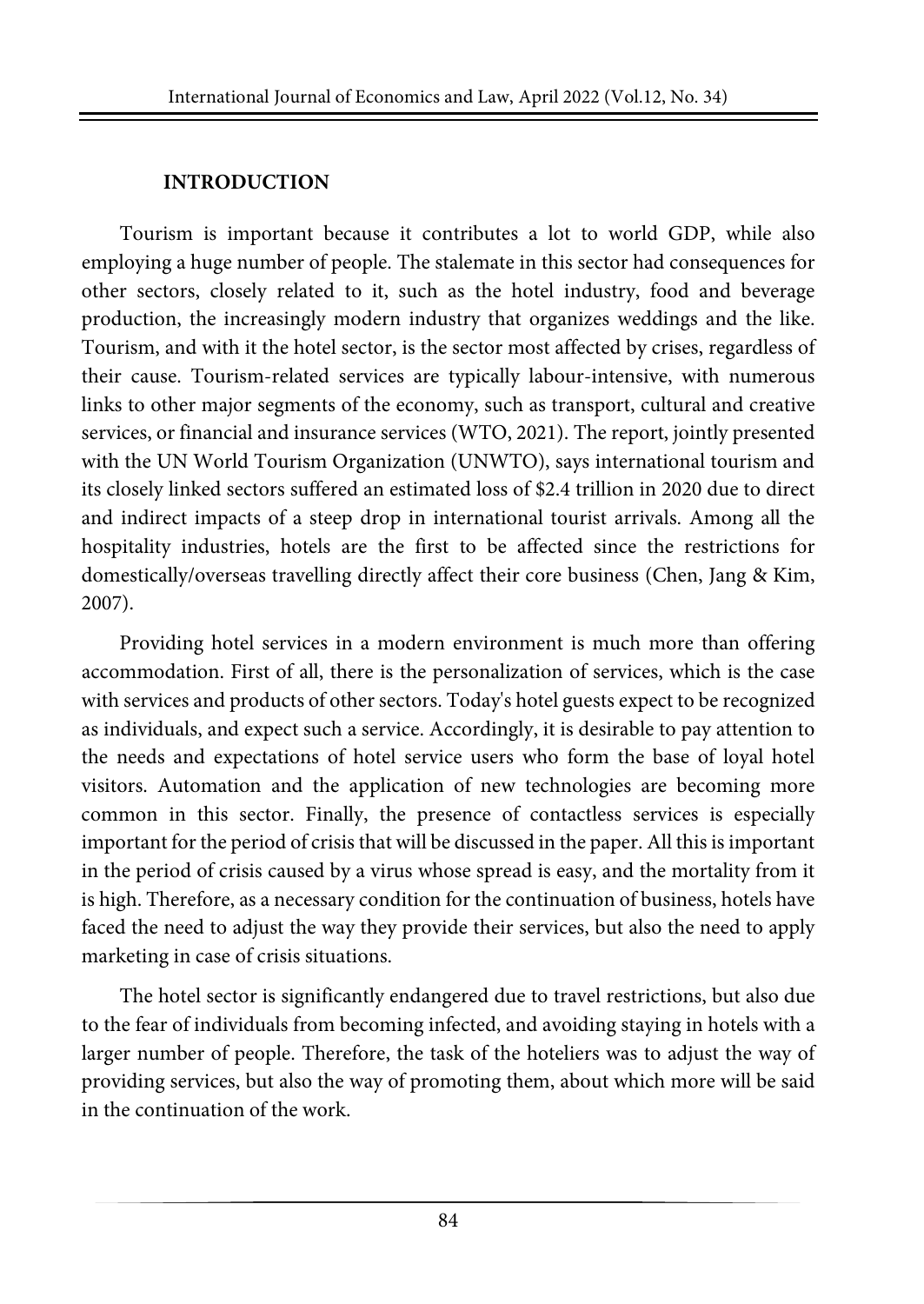### **1. IMPACT OF COVID-19 PANDEMIC ON HOTEL INDUSTRY**

Covid-19 has affected every sector across the globe, and the hotel industry is among the hardest hit (Krishnan, Mann, Seitzman & Wittkamp, 2020). The ramifications of this pandemic, such as travel bans, border closures, and quarantine instructions, have resulted in many businesses in the tourism and hospitality industry either limiting or closing their operations (Japutra & Situmorang, 2021). While the delivery of other services could be performed in new circumstances, hotel service providers, due to the connection to a certain facility, did not have that alternative.

Epidemics caused by certain variants of the SARS virus, such as this one, have occurred before. The most common virus with SARS-CoV-2, which caused disease named COVID-19 was certainly the SARS virus. Apart from the similarities in the structure of the virus itself, there is also the fact that SARS was transmitted from animals to humans in China, from where it then spread acrossthe planet. SARS-CoV-2 followed the same path. In January 2020, a novel coronavirus, SARS-CoV-2, was identified as the cause of an outbreak of viral pneumonia in Wuhan, China (NIH, 2021). To date, the SARS-CoV-2 virus has affected more than 263 million people worldwide and killed more than 5 million people (WHO, 2021). In addition to SARS, the world has faced an epidemic in the last century caused by the Spanish flu, the HIV virus, swine flu, Ebola and the MERS virus. What distinguishes previous pandemics from the current one, and especially from the SARS and MERS pandemics, is the fact that they are much easier to control, and that they had significantly less consequences for human health and tourism in general, and even by hotel sector. Actually, the SARS andMERS epidemics were rapidly controlled and did not affect the hospi-tality industry beyond the Eastern Asia setting and in the short run (Garzia-Gomez, Demir, Diez-Esteban & Bilan, 2021).

The specificity of the COVID-19 pandemic in relation to others is its global distribution. Therefore, tourism and hospitality are threatened around the world, not just in certain areas as was the case with previous pandemics. Speaking of hospitality, hotel closures have been present on almost all continents. COVID-19 epidemic in January of 2020 caused an almost 90% decrease of China's hotel occupancy (Nicola at all, 2020). The situation was similar in Europe, where the pandemic mostly affected countries that make a significant contribution to total GDP through tourism. Since the appearance of the corona virus in Europe, the largest number of infected people has been recorded in Great Britain, Russia, Turkey, France and Germany. The virus came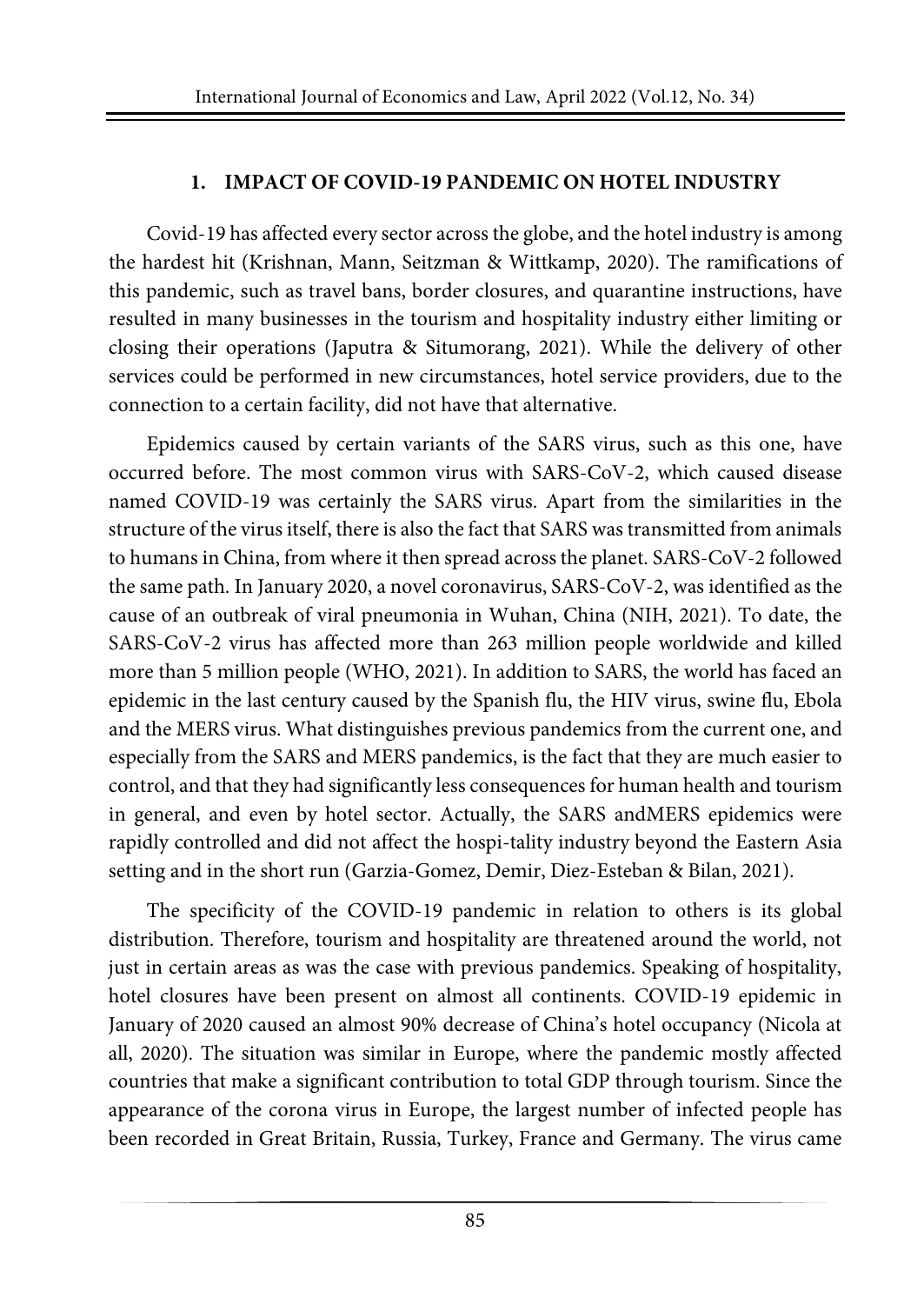to Europe from China via Italy, which recorded the largest number of deaths in the first days after the virus appeared, and mandatory quarantine was soon introduced, as well as a ban on the operation of restaurants and museum cafes. Thanks primarily to vaccination against this disease, in 2021 there was an increase in the number of tourist trips, but also stays in hotels. The Occupancy Rate climbed by 16.8 points from 2020, crossing the symbolic 50% threshold (to 52.4%). Revenue per Available Room reached €53.0, a 66.7% increase from 2020 (Panayotis, 2021).

However, despite the improvements compared to 2020, hotel visits are still significantly lower than before the virus. According to McKinsey's forecasts, the recovery of the hotel sector to pre-crisis levels is not expected until 2023. The predictions of some other organizations are somewhat different and more pessimistic. The report from the U.S. Travel Association published in July this year, predicted business travel spending wouldn't reach pre-pandemic levels until 2024 (Mandel, 2021). In the United States, through the end of 2020, hotel revenue declined by 50%, a \$124B loss in a \$270B revenue industry (AHLA, 2021).

Of all hotels with attached restaurants, bars and attractions, Luxury hotels were identified as the most impacted by the pandemic (Koserowski & Wong, 2021). At the same time, it is already evident that the increase in the number of passengers and hotel visitors is increasing in the area of vacations and tourist trips, while the number of hotel guests traveling for business purposes is extremely low. This is important to point out because the business travel segment in the pre-crisis period recorded a significant share in the total number of trips.

During the summer of 2021, the number of tourist trips was relatively stable and uniform, considering that a large number of tourists could afford even more expensive trips, considering the savings achieved in 2020, but also the appearance of vaccinesfrom several different manufacturers.

### **2. CRISIS MARKETING**

A crisis is an interruption in the course that is expected, both uplanned and unwanted proscess that takes some time, and that can be completed in a variety of ways. The crisis disrupts the sense of continuity and therefore important decisions must be made in a short period of time.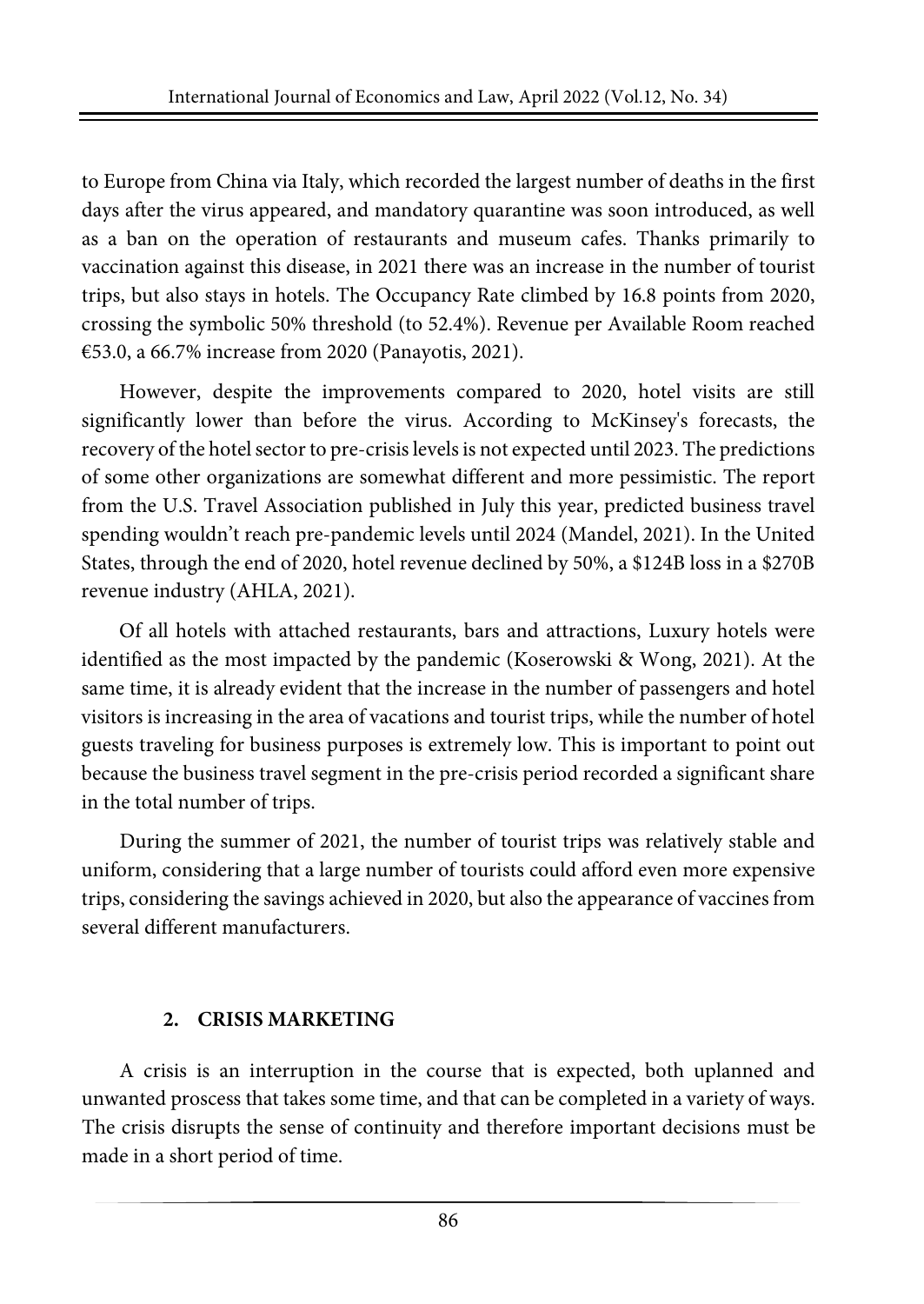The crisis is for one organization, and so for hotels, a circumstance in which it is no longer possible to act normally, which makes it impossible achieving its goals and opardizing the very survival of the organization.

In short, the crisis can be described as a situation that:

- represents a turning point in a development or a sudden change in one or more fundamental variables that jeopardize the achievement of current basic norms and goals, thus the survival of the system is at stake;
- represents the decision-making process under time pressure;
- reflects the existence of management problems (Osmanagić Bedenik, 2010).

When a crisis occurs, there is insecurity, stress, panic and confusion which is felt by the management, employees, but also the external public involved in this event. All this makes it difficult to make the right decisions for which there is not much time in a crisis. Crises once they pose a threat to human life, the local community, the environment, and almost always by the financial condition and reputation of the company.

In order for organizations affected by the crisis to return to their previous state, additional funds are often needed, as well as management skills. The consequences of a crisis that is not adequately managed can be long-term poor performance, or may even result in the organization shutting down.

In the theory in the field of crisis management, there is an opinion that crises do not necessarily mean a worsening of the previous position, but that they can also represent milestones and lead to improvements compared to the previous period. Given the nature of the crisis situation currently affecting the planet, not just the hotel sector, we believe that the current situation must be viewed solely as a threat, in order to eliminate it as soon as possible. Human life is inviolable, so all activities in order to preserve it must be taken.

Crisis marketing is used in situations when the organization cannot meet the expectations of users of products or services, regardless of whether it is of lower quality or lower quantity than expected. What end users expect is that their expectations are met. One of the characteristics of crises is that they occur suddenly, so they cannot be predicted many days in advance. Such was the case with the spread of the corona virus and the consequent decision-making on the ban on travel, the operation of hotels and restaurants, and in some countries on the ban on the movement of the population.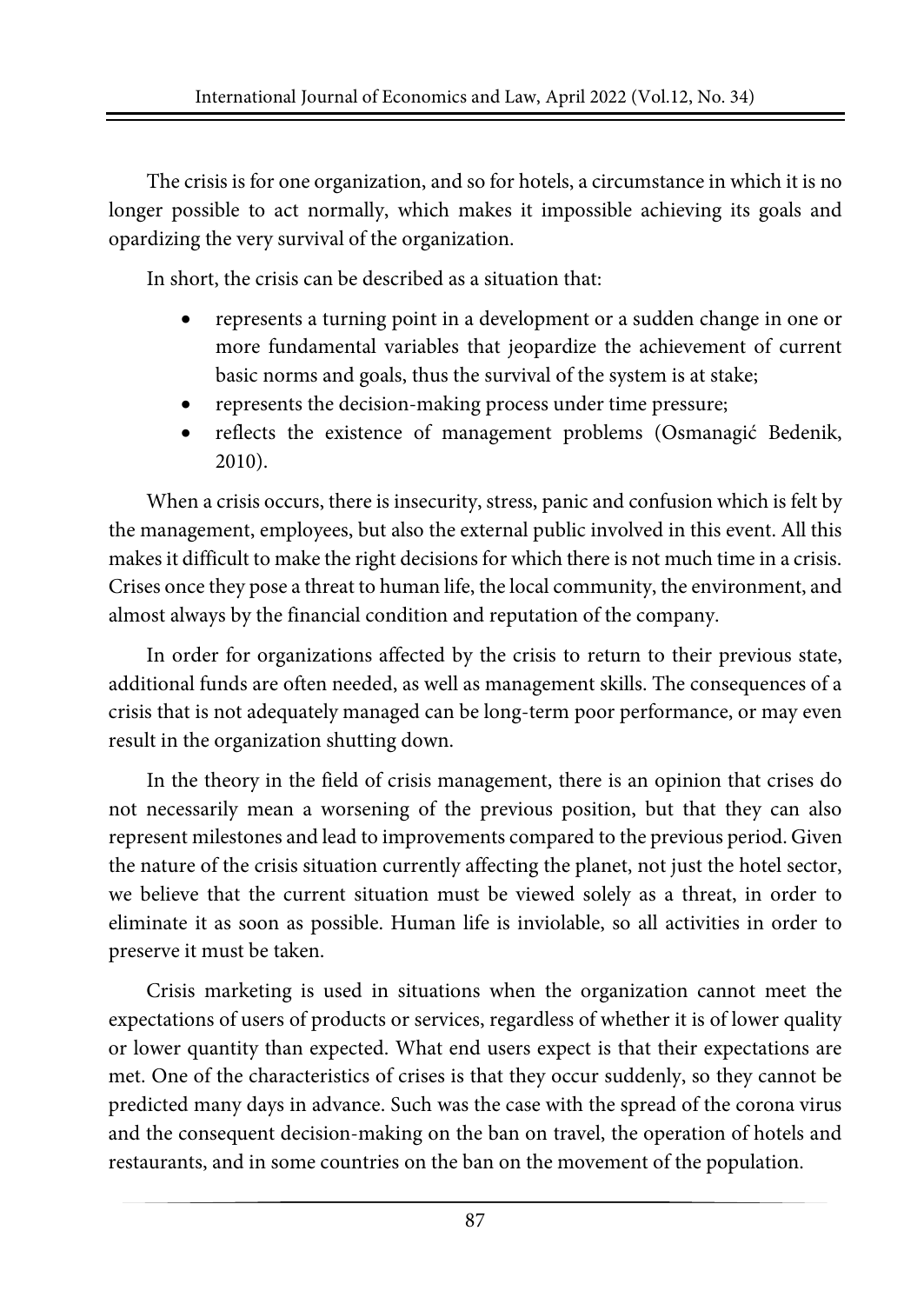Due to the specific crisis situation, information was crucial. It can be concluded that this step failed, generally speaking, considering that the coronary virus pandemic was accompanied by a pandemic of false news. Crisis marketing often means informing the affected parties about the new situation, its causes and, most importantly, ways to solve it, but also to compensate for the damage suffered by the organization's clients. It is in this part that the key role of public relations is.

In addition to public relations management, crisis marketing in the modern business world, and especially in the conditions of the pandemic, when almost the entire world population was at home and online at one time, social networks also play a significant role.

At the same time, creators of social media platforms, made following content by marketers much easier than before. Namely, marketing on social networks represents the creation of adequate content and its placement to target groups, but it also includes monitoring what is written about a brand on social networks. Ignoring criticism or not answering questions from existing and potential users of products or services will certainly negatively affect the reputation of any organization. This activity, fortunately, does not mean constant reading of everything that is found on the Internet, but implies the optimal use of tools developed for that purpose. To that end, Google itself has developed Google Alerts, which informs if something about the organization appears on social networks, shortening the time necessary to follow social networks. Another commonly used way to track mentions on social media is to use hashtags. Organizations can choose keywords based on which they will be familiar with the use of their organization's name on social networks by external stakeholders.

### **3. CRISIS MARKETING OF HOTEL SERVICES DURING THE COVID-19 PANDEMIC**

Regardless of the extent of the consequences, pandemics from 1996 to 2018 negatively affected the tourism sectors of as many as 129 countries around the world (Karabulut, Bilgin, Demir & Doker, 2020). This data indicates the need to include business strategies due to the pandemic in the portfolio of business strategies in crisis situations. Overcoming the health scare of COVID-19 in order to maintain a favourable reputation can be enhanced with the help of marketing (van Leeuwen Boomkamp &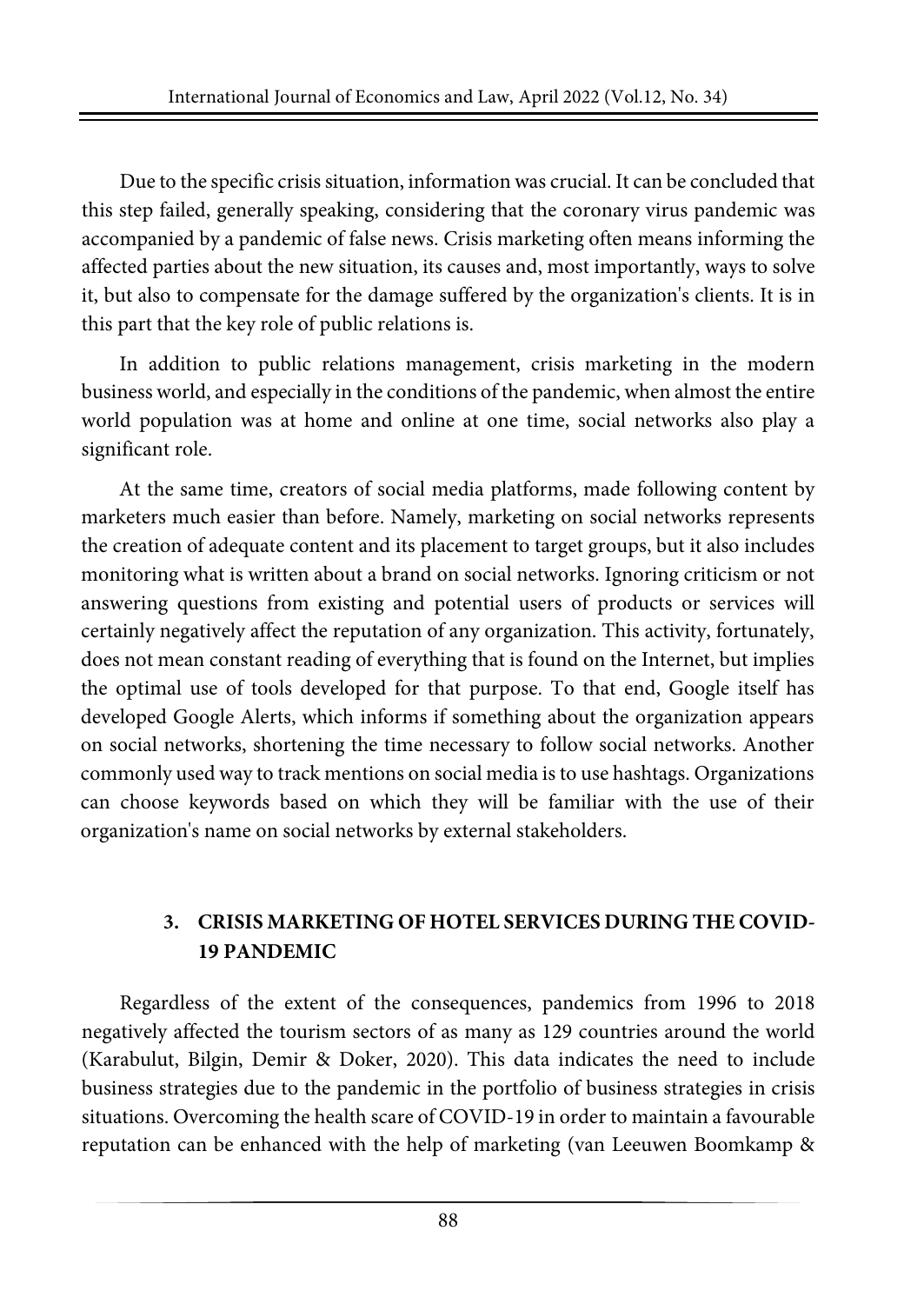Vermolen, 2021). Crisis marketing management strategies of many organizations have been put to the test due to the spread of the corona virus. It is important for a hospitality company to be well prepared for a crisis because the hospitality industry is a year-round one and highly sensitive to the negative impact of a crisis since guests and employees are a part of the product itself (Albattat & Mat Som, 2019). In modern business practice burdened with business in pandemic impacts, there are differences in the breadth of corporate crisis management practices, from business to business, from one country to another (Jevtić, Stošić Mihajlović & Latin, 2020). Many companies are directly affected by the crisis, but flexible organizations quickly reorganized and set out to conquer the market through the internet and social networks.

The current pandemic is a kind of test of knowledge and skills of managers in charge of crisis management. Understanding a crisis and immediate post-crisisresponse is essential for future crisis management (Morrish & Jones, 2020). Responses to crises in hotel industry may vary depending on the country or region. These differences are conditioned by differences in infrastructure, preparedness for crisis situations, GDP, income level of the population. Companies with more flexible corporate policies can better face the new crise situation in short term than those companies which can not easily undo their decisiones.

A special challenge for promoting hotel services during the pandemic comes from meeting non-vital needs, as well as the fact that it is possible to use another type of accommodation (used by a smaller number of people). The fact that the share price of hotel chains reached its minimum during the crisis speaks of the extent of the crisis that has affected the hotel sector. The financial performance of the hotel is much worse due to the corona virus than it was due to some other pandemics. Therefore, this crisis is specific in that the entire sector is affected, not just individual entities.

An additional specificity of this crisis is reflected in the fact that the possibility of obtaining a certain service or product is not endangered, but that human health and even life appear as a kind of stake, ie a significant decision-making factor. As tourists' concerns about security and health risks increase, epidemics can directly affect individuals' travel behavior (Mao, Ding & Lee, 2010). It is thus essential for hoteliers to address changes in consumer demand following the unexpected COVID-19 pandemic and restore travelers' confidence (Jiang & Wen, 2020).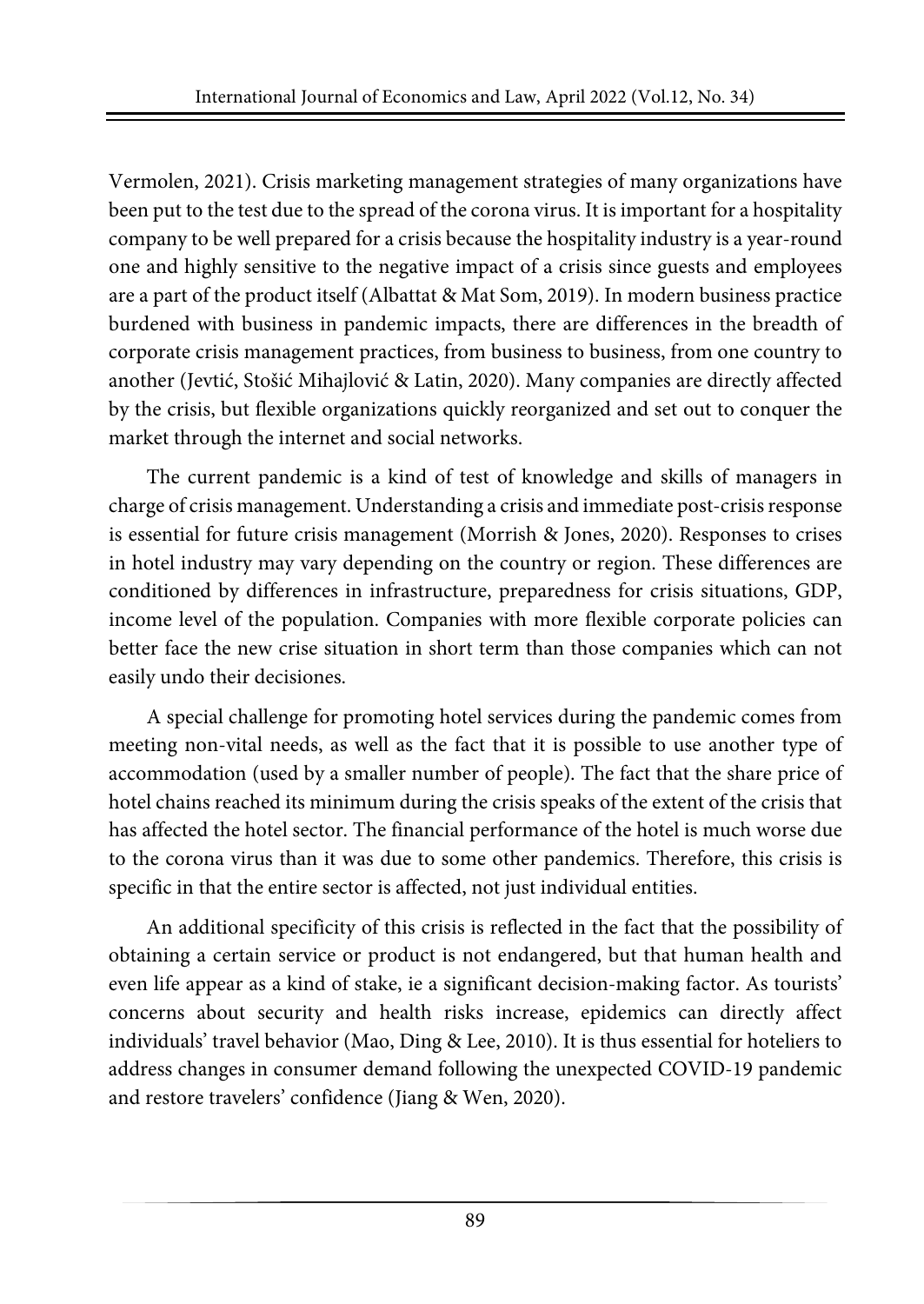Hygiene and cleanliness were at the top of the list of factors when making decisions about choosing a hotel and before the current pandemic. Earlier threats to human health (spread of the SARS virus) have certainly contributed to this. The characteristics of the current pandemic have only further strengthened the importance of this factor as one of the crucial ones in the consciousness of hotel service users. Moreover, health will be a key influencing factor in the tourism and hospitality industry recovery after the COVID-19 outbreak due to the residual fear associated with this pandemic and similar diseases (Wen, Kozak, Yang & Liu, 2020).

As digital and other emerging platforms become mainstays in the hospitality industry, it is crucial to have a clear focus on goals, objectives, strategies, and investment approaches to guide marketing campaigns and activities for marketers (Koserowski & Wong, 2021). Social media and use of mobile applications can be useful tool in promoting hotel services. The reason for the significant role of social networks during this particular crisis situation is that many other activities were disabled. Due to the closure of shopping malls, it was not possible to do marketing at points of sale, for example. Thus, the very nature of the crisis has to some extent conditioned the nature of crisis marketing.

First of all, they can be used to convey a message directly to the target group. These may be former users of hotel services, because it is often more cost-effective to turn to loyal consumers than to create a database of new ones. This is especially evident in the business conditions as they are now present. It is desirable to be transparent and honest in your address. The situation is really in crisis, considering that many individuals were life-threatening or lost someone close. Therefore, the address should not contain mitigation in order to avoid potential revolt. In particular, it is desirable to emphasize the hope that the recipient of the message is in good health, and thus emphasize this component.

The second part of the address should indicate the practical part of caring for individuals. Many hotels were turned into covid hospitals when it was most needed (eg. Lemon Tree Hotels, IHCL Group, Ginger Hotels) providing additional beds, monitoring doctors and nurses on call. This is a great example of philanthropy that is very highly positioned in the minds of consumers and service users.

Another important factor in the decision-making process may be the use of artificial intelligence and non-contact forms of business by the hotel. In addition to the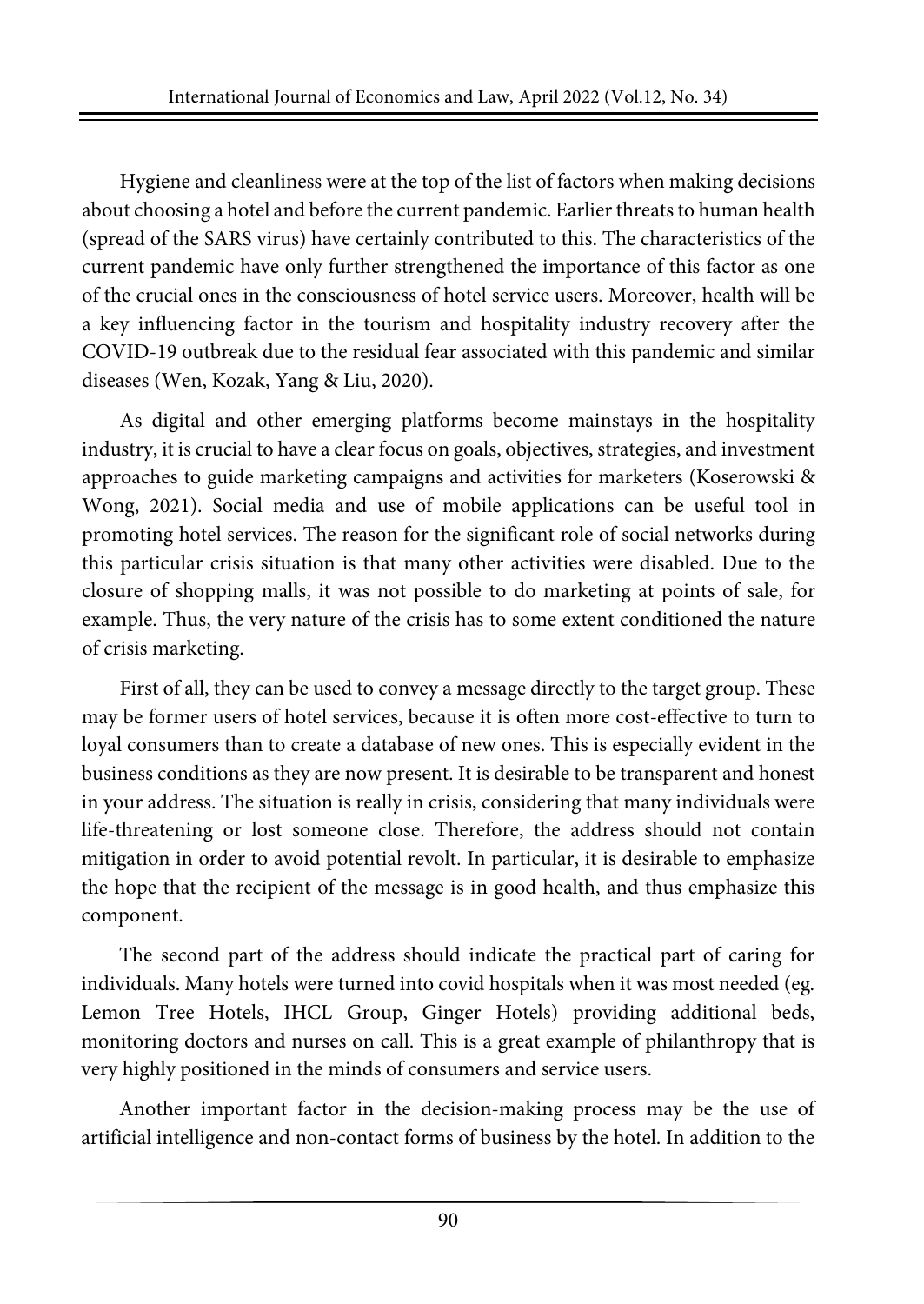benefits of protecting human health due to the pandemic, marketers can use this form of business to promote the innovation of hotel management. Group of hotels in India (ITC's Welcomehotel which cooperate withManipal Hospital in Delhi), provided free accommodation to doctors who changed their place of residence to treat COVID-19 patients. That same hotel also emphasizes the importance of applying contactless technology. In that way, they just pointed out their contribution to the fight to preserve the health and lives of people, but also pointed out their disposal of the most modern technologies.

There are also promotion options for those hotels that have not found themselves in the role of temporary hospitals. For them, it is desirable to highlight the activities undertaken in order to protect the health of their guests and their employees, since it is sometimes impossible to ensure complete absence of contact with guests with hotel employees. The concept of consumer satisfaction has undergone a transformation, and this is especially noticeable in the segment of hotel services. Namely, the hotel service has not been equated with getting accommodation and meals for a long time. Hotel service is much more than that, especially in the new circumstances.

Many hotels were forced to carry out their activities with fewer people than before the pandemic due to the need to lay off staff in order to reduce costs. However, this should not have been an excuse to reduce the level of quality of services provided.

Employees had to be acquainted with new ways of performing their work tasks, in order to maintain the expected level of service, but also contribute to the good reputation of the hotel, which is one of the key goals of marketing.

In essence, the period after the appearance of the vaccine is the period in which it was already desirable to opt for a more intensive marketing campaign.

And now, at the end of 2021, an intensive marketing campaign can be conducted. Vaccination takes place in almost all parts of the world, the so-called system has come to life. green passports. As thisscenario progresses, travelers will plan new trips and look for new places to stay.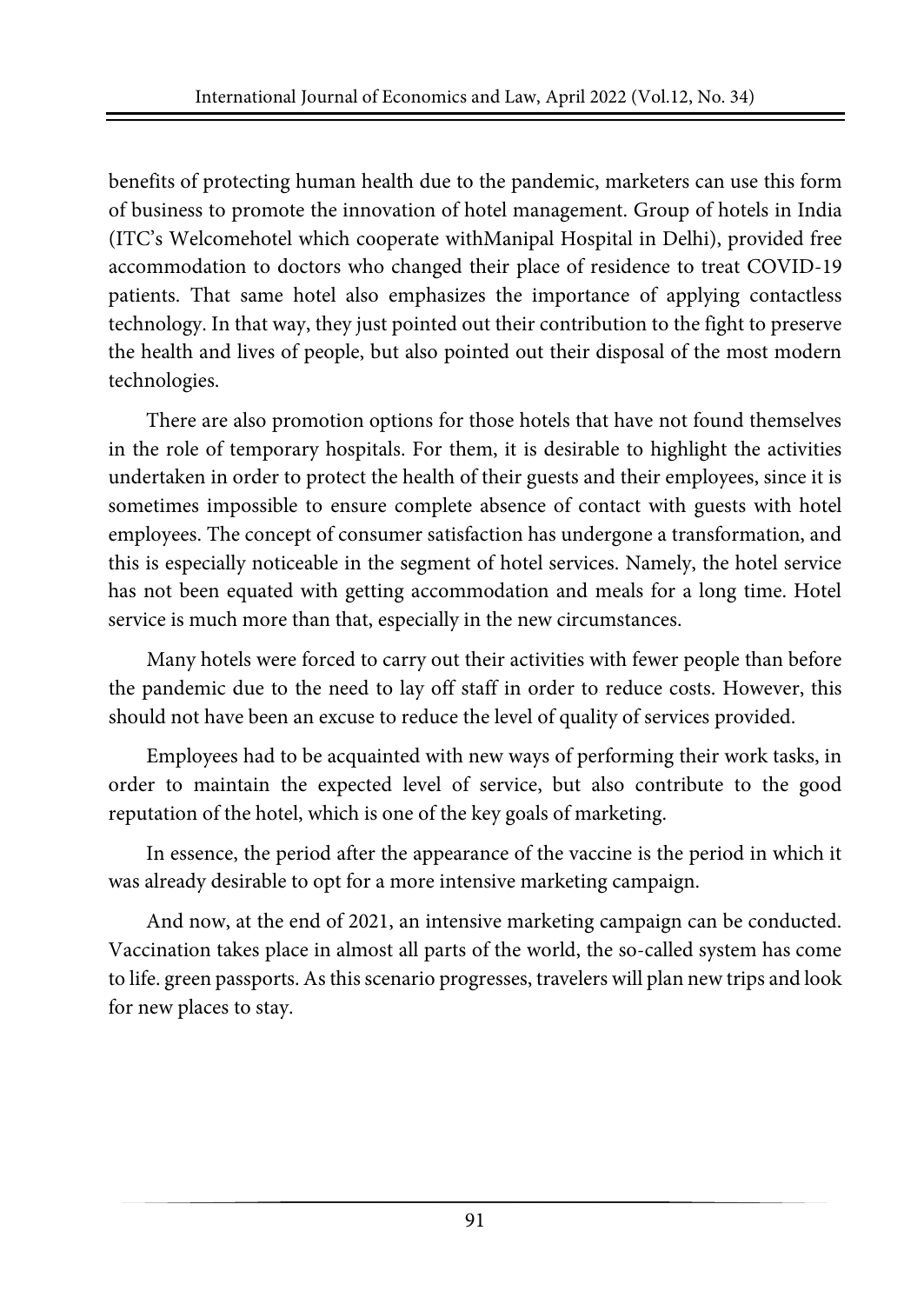## **CONCLUSION**

The corona virus was not only a challenge for the medical sector, but it left its consequences on almost all areas of human life. A particularly challenging period was for tourism and everything related to it, including the hotel industry. Due to the impossibility of a large number of people staying in one place, many hotels did not operate. Large losses were suffered, and many hotels were closed.

The crisis situation due to the pandemic required the reaction of marketing managers as well. It was a "fight against an invisible enemy," as the virus was often called. It was necessary to attract guests to stay in a certain hotel, at a time when there are justifications for suspicions of endangering health and life.

The key in the implementation of marketing strategies was to highlight the activities that the organization has undertaken in order to preserve the health of its guests, and this is the basic message that the implementers of the marketing strategy had to follow.

### **REFERENCE**

- 1. Albattat, A., & Mat Som, A. (2019). Disaster Planning and Preparedness in the Hotel Industry. Emerald Publishing - [https://www.emerald.com/insight/](https://www.emerald.com/insight/publication/doi/10.1108/9781787699373) [publication/doi/10.1108/9781787699373](https://www.emerald.com/insight/publication/doi/10.1108/9781787699373) accessed: 05.12.2021.
- 2. American hotel & lodging Association (2021). AHLA Front Desk Feedback Survey on Hotels on Financial Crisis. [https://www.ahla.com/covid-19s-impact-hotel](https://www.ahla.com/covid-19s-impact-hotel-industry)[industry](https://www.ahla.com/covid-19s-impact-hotel-industry) accessed: 05.12.2021.
- 3. Chen, M. H., Jang, S. & Kim, W. G. (2007). The impact of the SARS outbreak on Taiwanese hotel stock performance: an event-study approach. International Journal of Hospitality Management. Vol. 26. pp. 200-212.
- 4. Garzia-Gomez, C.D., Demir, E., Diez-Esteban, J.M., Bilan, Y. (2021). The Impact of COVID-19 outbreak on hotels value compared to previous diseases: the role of ALFO strategy. Heliyuon. Vol. 7. pp. 1 – 8.
- 5. Japutra, A. & Situmorang, R. (2021). The repercussions and challenges of COVID-19 in the hotel industry: Potentional strategies from a case study of Indonezia. International Journal of Hospitality Management. Vol. 95. available: <https://doi.org/10.1016/j.ijhm.2021.102890> accessed: 05.12.2021.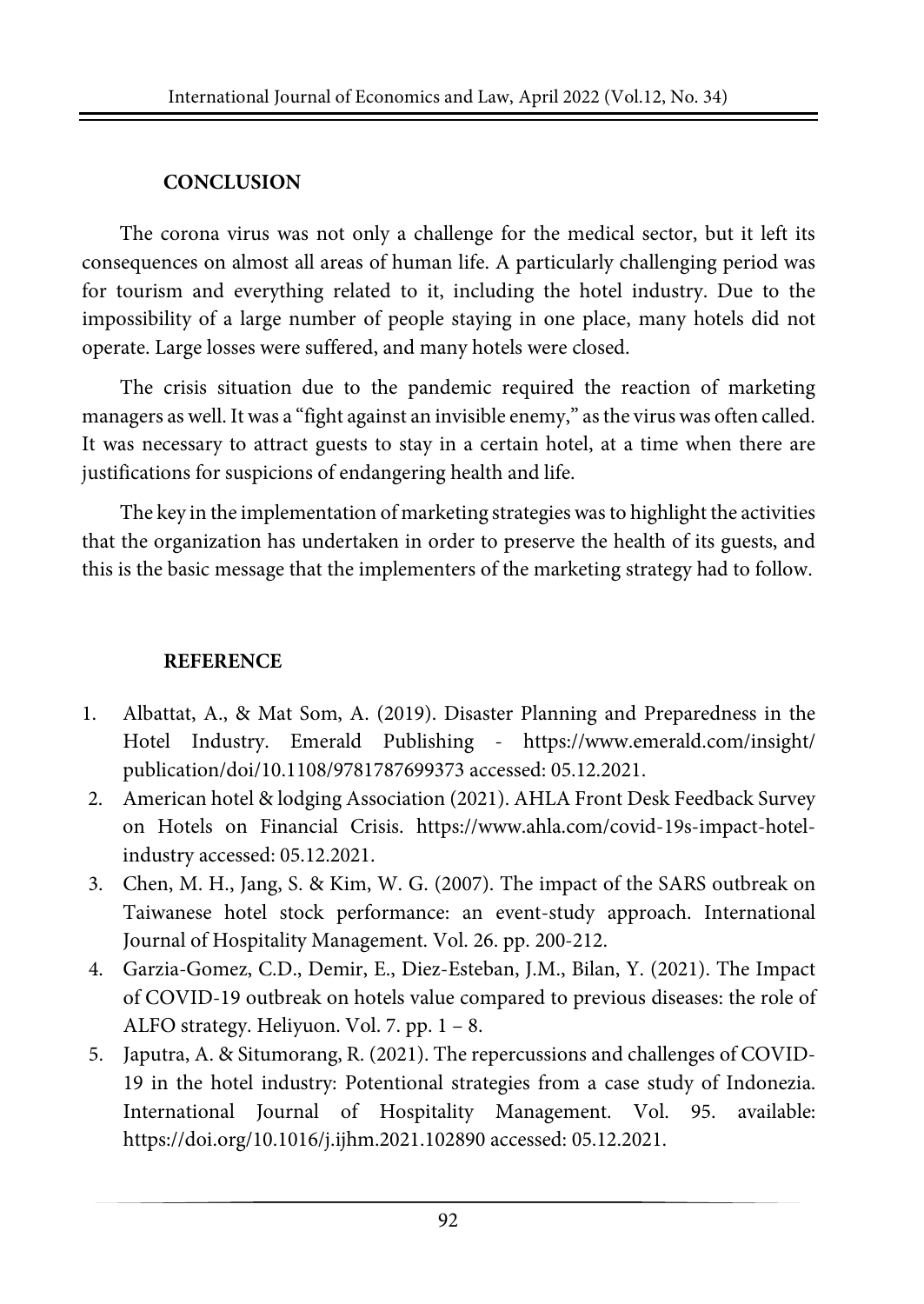- 6. Jevtić, P., Stošić Mihajlović, Lj. & Latin, R. (2020). Moderni krizni marketing menadžment. Ekonomski izazovi, Vol. 8, No. 18, pp. 110 – 120.
- 7. Jiang, Y. & Wen, J. (2020). Effects of COVID-19 on hotel marketing and management: a perspective article. University of Nottingham, UK.
- 8. Karabulut, G., Bilgin, M.H., Demir, E., Doker, A.C. (2020). How pandemics affect tourism: international evidence. Annals of Tourism Research. Vol. 84. available: <https://pubmed.ncbi.nlm.nih.gov/32834226/> accesed: 05.12.2021.
- 9. Koserowski, P. & Wong, M. (2021). Marketing During the COVID-19 pandemic. The Leading Hotels of The World, Ltd. [https://www.hospitalitynet.org/](https://www.hospitalitynet.org/file/152009004) [file/152009004](https://www.hospitalitynet.org/file/152009004) accessed: 05.12.2021.
- 10. Krishnan, V., Mann, R., Seitzman, N. & Wittkamp, N. (2020). Hospitality and COVID-19: How long until 'no vacancy' for US hotels? McKinsey and Company. [https://www.mckinsey.com/industries/travel-logistics-and-infrastructure/our](https://www.mckinsey.com/industries/travel-logistics-and-infrastructure/our-insights/hospitality-and-covid-19-how-long-until-no-vacancy-for-us-hotels)[insights/hospitality-and-covid-19-how-long-until-no-vacancy-for-us-hotels](https://www.mckinsey.com/industries/travel-logistics-and-infrastructure/our-insights/hospitality-and-covid-19-how-long-until-no-vacancy-for-us-hotels) accessed: 04.12.2021.
- 11. Mandel, J. (2021). Covid hit the hotel industry hard. Data shows it's still missing a key parts of its business [https://www.nbcnews.com/news/us-news/covid-hit-hotel](https://www.nbcnews.com/news/us-news/covid-hit-hotel-industry-hard-data-shows-it-s-still-n1280061)[industry-hard-data-shows-it-s-still-n1280061](https://www.nbcnews.com/news/us-news/covid-hit-hotel-industry-hard-data-shows-it-s-still-n1280061) accessed: 04.12.2021.
- 12. Mao, C., Ding, C. & Lee, H. (2010). Post SARS tourist arrival recovery patterns: An analysis based on a catastrophic theory. Tourism Management. Vol. 31, No. 6, pp.  $855 - 861.$
- 13. Morrish, S.C. & Jones, R. (2020). Post-disaster business recovery: an entrepreneurial marketing perspective. Journal of Business Research, Vol. 113, pp. 83 – 92.
- 14. National Institute of Allergy and Infectious Diseases (2021) COVID-19, MERS & SARS. <https://www.niaid.nih.gov/diseases-conditions/covid-19> accessed: 04.12.2021.
- 15. Nicola, M., Alsafi, Z., Sohrabi, C. et all. (2020). The socio-economic implications of the coronavirus pandemic (COVID-19): A review. International Journal of Surgery. Vol. 78, pp. 185-193.
- 16. Osmanagić Bedenik, N. (2010). Krizni menadžment: Teorija i praksa. Zagreb: Zbornik Ekonomskog fakulteta, Vol. 8, No. 1. Str. 101 – 118.
- 17. Panayotis, V. (2021). Summer 2021: The European hotel industry on a path to recovery. [https://hospitality-on.com/en/hotel-trends/summer-2021-european](https://hospitality-on.com/en/hotel-trends/summer-2021-european-hotel-industry-path-recovery)[hotel-industry-path-recovery](https://hospitality-on.com/en/hotel-trends/summer-2021-european-hotel-industry-path-recovery) accessed: 04.12.2021.